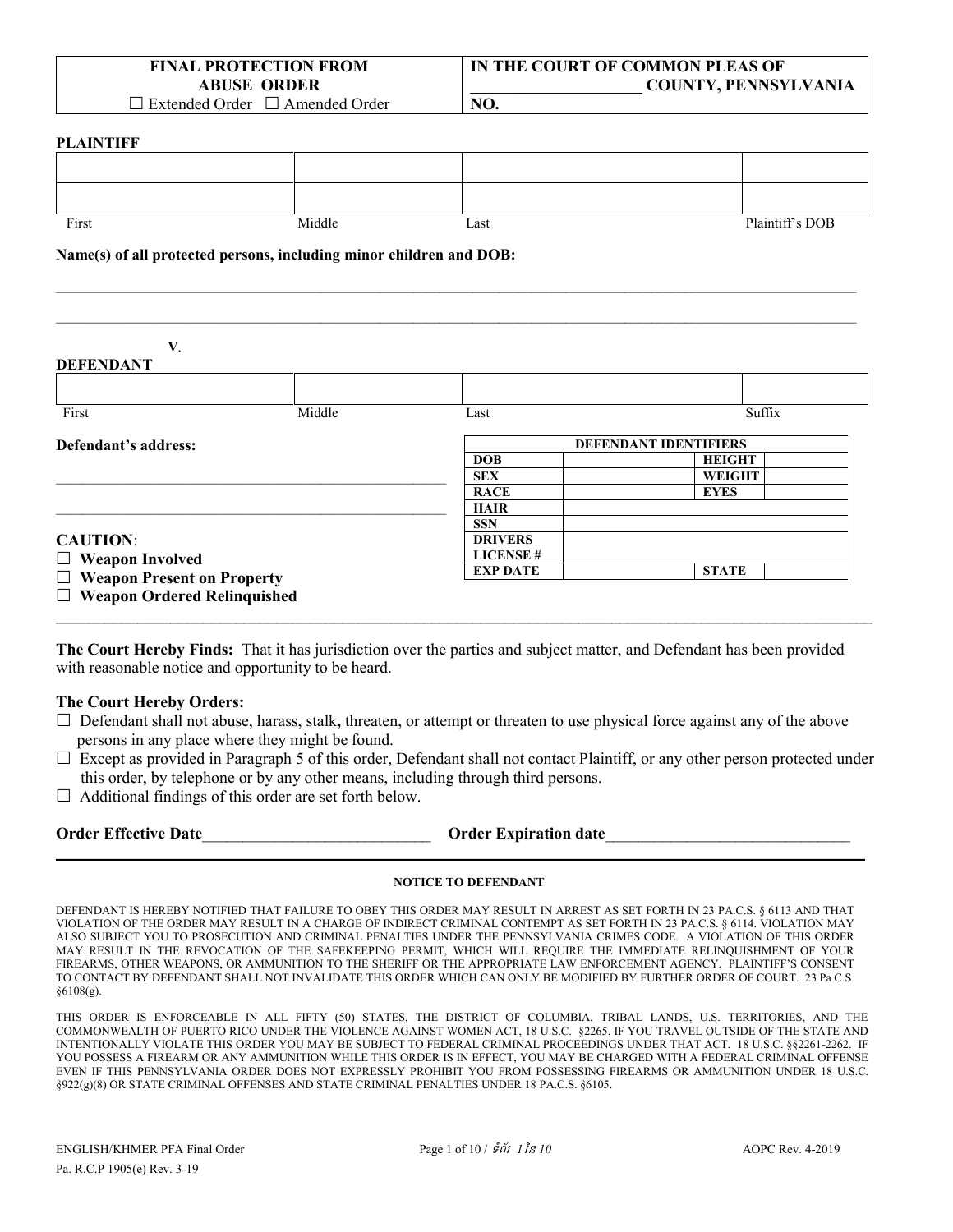| នៅក្នុងតុលាការបណ្តឹងទូទៅនៃខោនធី<br>ដីកាការពារចុងក្រោយ<br>ពីការរំលោភបំពាន                                                                                                |                                        | រដ្ឋផេនស៊ីលវ៉ានៀ   |        |                  |  |
|-------------------------------------------------------------------------------------------------------------------------------------------------------------------------|----------------------------------------|--------------------|--------|------------------|--|
|                                                                                                                                                                         | ដីកាដែលបន្តអនុវត្ត  □ ដីកាដែលបានកែប្រែ | លេខ                |        |                  |  |
| ដើមចោទ                                                                                                                                                                  |                                        |                    |        |                  |  |
|                                                                                                                                                                         |                                        |                    |        |                  |  |
| នាម                                                                                                                                                                     | នាមកណ្តាល                              | គោត្តនាម           |        | ថ្ងៃខែឆ្នាំកំណើត |  |
| ច្ចរោយនាមជនទាំងអស់ដែលត្រូវការពារ រាប់ទាំងកុមារជាអនីតិជន និងថ្ងៃខែឆ្នាំកំណើត:                                                                                            |                                        |                    |        |                  |  |
| ទល់នឹង                                                                                                                                                                  |                                        |                    |        |                  |  |
| ចុងចោទ                                                                                                                                                                  |                                        |                    |        |                  |  |
| នាម                                                                                                                                                                     | នាមកណ្តាល                              | គោត្តនាម           | បច្ច័យ |                  |  |
|                                                                                                                                                                         |                                        |                    |        |                  |  |
| អាសយដ្ឋានចុងចោទ:                                                                                                                                                        |                                        | ចំណុចសម្គាល់ចុងចោទ |        |                  |  |
|                                                                                                                                                                         |                                        | ថ្ងៃខែឆ្នាំកំណើត   |        | កម្ពស់           |  |
|                                                                                                                                                                         |                                        | រភទ                |        | ទម្ងន់           |  |
|                                                                                                                                                                         |                                        | ពូជសាសន៍           |        | ភ្នែក            |  |
| ការប្រយ័ត្នប្រយែង:                                                                                                                                                      |                                        | សក់                |        |                  |  |
|                                                                                                                                                                         |                                        | លេខសន្តិសុខសង្គម   |        |                  |  |
| $\square$ អាវុធពាក់ព័ន្ធ                                                                                                                                                |                                        | ប័ណ្ណបើកបរលេខ      |        |                  |  |
| $\Box$ អាវុធដែលមាននៅលើទ្រព្យសម្បត្តិ                                                                                                                                    |                                        | ថ្ងៃផុតកំណត់       |        | រដ្ឋ             |  |
| □ អាវុធដែលស្នើសុំឲ្យលះបង់                                                                                                                                               |                                        |                    |        |                  |  |
|                                                                                                                                                                         |                                        |                    |        |                  |  |
| <b>តុលាការយល់ឃើញ:</b> ឋាតុលាការមានយុត្តាធិការលើបណ្តាភាគី និងកម្មវត្ថុនៃពាក្យបណ្តឹង ហើយចុងចោទត្រូវទទួលបាន<br>ការជូនដំណឹងសមស្រប និងឱកាសទទួលបានការបើកសវនាការ។<br>soommini. |                                        |                    |        |                  |  |

តុលាការបង្គាបៈ

- $\Box$  ឲ្យចុងចោទមិនត្រូវរំលោភបំពាន យាយី ដើរឈ្លបតាម គំរាម ឬប៉ុនប៉ងឬគំរាមកំហែងប្រើកម្លាំងប្រឆាំងជនខាងលើ នៅ ទឹកន្លែងដែលអាចជួបពួកគេទ្បើយ។
- $\Box$  លើកលែងតែមានចែងក្នុងកថាខណ្ឌ s នៃដីកានេះ ចុងចោទមិនត្រវទាក់ទងដើមចោទ ឬជនដទៃណាមួយ ដែលត្រវបានការពារ តាមដីការនេះ តាម ទូរស័ព្ទ ឬមធ្យោបាយដទៃទៀត រាប់ទាំងតាមរយ:ភាគីទីបីផងដែរ។
- □ ការយល់ឃើញបន្ថែមទៀតនៃដីការនេះត្រូវបានចែង ដូចខាងក្រោម។

#### ថ្ងៃខែឆ្នាំដីកាមានប្រសិទ្ធិភាព ថ្ងៃខែឆ្នាំដីកាផុតកំណត់

### ការជូនដំណឹងចំពោះចុងចោទ

។មេធាវីការពារក្តីត្រូវបានជូនដំណឹងថាការមិនគោរពតាមបញ្ហានេះអាចជាលទ្ធផលនៃការសម្រេចចិត្តដែលត្រូវបានកំណត់នៅឆ្នាំ 23 PA.C.S. § 6113

ហើយការរំលោភបំពានលើបញ្ហាទិញប្រហែលជាអាចបណ្តាលមកពីការគិតគួរពីការគិតផ្តន្ទាទោសដោយចៃដន្យដែលត្រូវបានកំណត់នៅឆ្នាំ 23 Pa.C.S.A § 6114 ,

ការល្មើសលើដីកានេះក៍អាចបណ្តាលឲ្យអ្នកទទួលការកាត់ទោស និងទណ្ឌកម្មព្រហ្មទណ្ឌ ក្រោមក្រមព្រហ្មទណ្ឌនៃរដ្ឋ eennsyLvanIa។ ការល្មើសលើដីកានេះអាចបណ្តាលឲ្យមានការ លុបចោលលិខិតអនុញ្ញាតរក្សាអាវុធ ដែលឬតម្រវឲ្យលះបង់កាំភ្លើង អាវុធផ្សេងទៀត និងគ្រាប់ទៅឲ្យអាជ្ញាសាលាភ្លាមៗ ឬភ្នាក់ងារអនុវត្តន៍ច្បាប់សមរម្យៗការយល់ព្រមពីដើមចោទឲ្យ ចុងចោទទាក់ទងមិនត្រវធ្វើឲ្យដីកានេះអស់សុពលភាពនោះទេ ដែលអាចផ្លាស់ប្តូរ ឬកែប្រែបាន តែតាមរយៈការដាក់ពាក្យសុំសមស្របទៅតុលាការ ដើម្បីគោលបំណងនោះ និងតាមរយៈ ដីកាបន្ថែមពីតុលាការប៉ុណ្ណោះ។ 23 Pa.C.S. \$6108(g)។

ដីកានេះអាចអនុវត្តបាននៅគ្រប់រដ្ឋទាំងហាសិប ឌីស្រ្តីកក្ខឡមប៊ី ទឹកដីកុលសម្ព័ន្ធ ទឹកដីសហរដ្ឋអាមេរិក និងខ្ញុំម៉ូនដែលព័រភ្លឺក្រឡប់អំពើហិង្សាប្រឆាំងស្រ្តី 18ប.s.c. \$2265។ បើអ្នកធ្វើដំណើរក្រៅរដ្ឋ និងមានចេតនាល្មើសដីកានេះ អ្នកអាចទទួលរងនីតិវិធីព្រហ្មទណ្ឌរបស់រដ្ឋសហព័ន្ធ ក្រោមច្បាប់នោះ។ 18 ប.s.c. ss2261–2262។ បើអ្នកកាន់កាប់កាំភ្លើង ឬគ្រាប់ ពេលដីកានេះនៅមានប្រសិទ្ធិភាព អ្នកអាចត្រវបានចោទប្រកាន់ពីបទល្មើស ឧក្រិដ្ឋជន នៃរដ្ឋសហព័ន្ធ បើទោះបីជាដីកានេះមិនបានហាមឃាត់ជាក់ច្បាស់ មិនឲ្យអ្នកកាន់កាប់កាំ ភ្លើង ឬគ្រាប់ក៏ដោយ ក្រោម 18 ប.ន.c. §922(g) (8) ឬផ្តន្ទាទោសបទល្មើសព្រហ្មទណ្ឌនិងផ្តន្ទាទោសព្រហ្មទណ្ឌ ក្រោម 18 PA.c.s. §6105។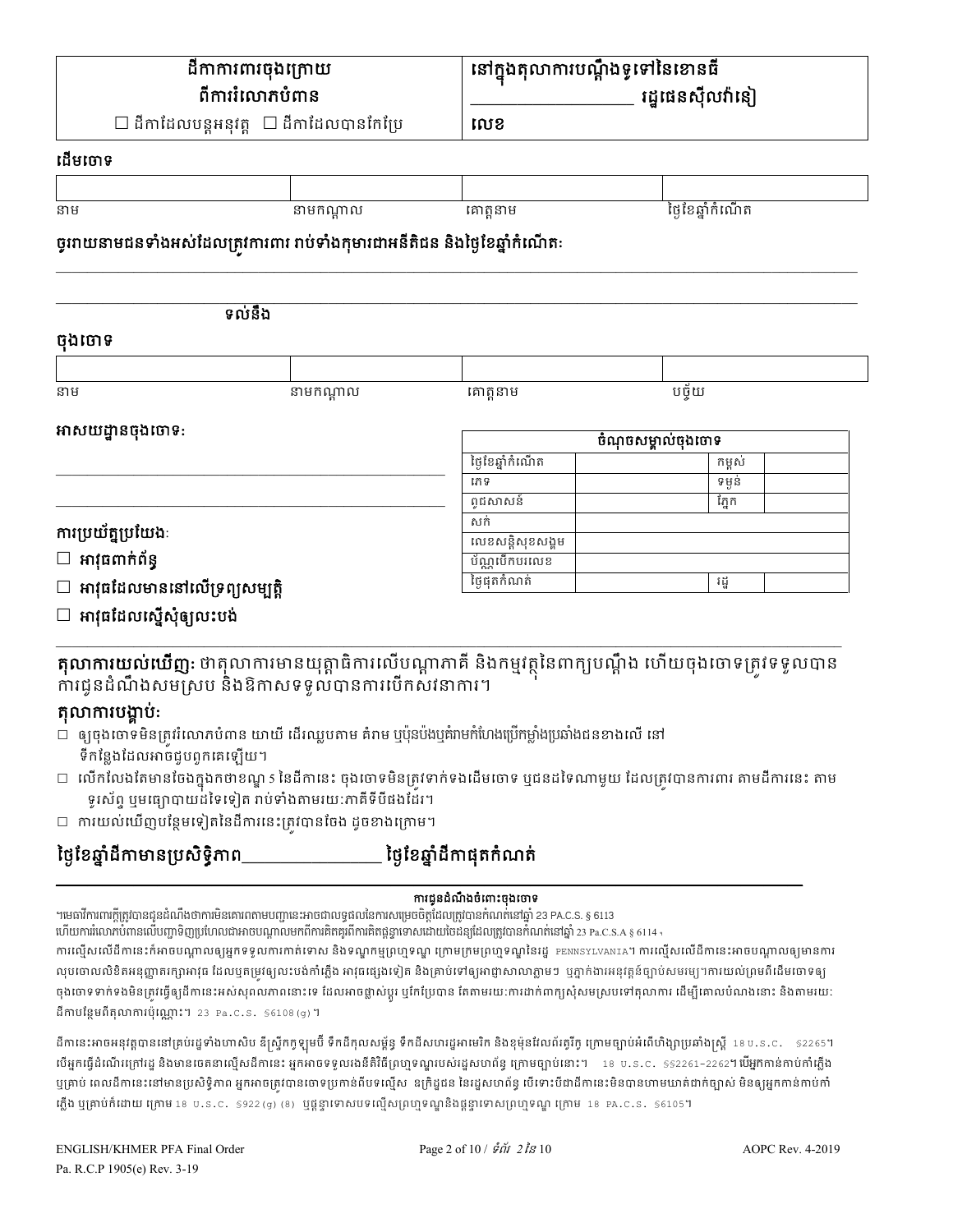## **FINAL PROTECTION FROM ABUSE ORDER** ដីកករពរចុងេ្រកយពីកររំេលភបំពន

#### **CHECK ALL THAT APPLY:**

Plaintiff or Protected Person(s) is/are:

- $\square$  spouse or former spouse of Defendant
- $\Box$  parent of a child with Defendant
- $\square$  current or former sexual or intimate partner with Defendant
- $\square$  child of Plaintiff
- $\Box$  child of Defendant
- $\Box$  family member related by blood (consanguinity) to Defendant
- $\Box$  family member related by marriage or affinity to Defendant
- $\Box$  sibling (person who shares parenthood) of Defendant

Defendant was served, in accordance with Pa. R.C.P. No. 1930.4 and provided notice of the time, date, and location of the hearing scheduled in this matter.

AND NOW, this  $\rule{1em}{0.15mm}$  day of  $\rule{1.5mm}{0.15mm}$ , 20  $\rule{1.5mm}$ , the court having jurisdiction over the parties and the subject matter, it is ORDERED, ADJUDGED, AND DECREED as follows:

This order is entered by (check one)

- $\Box$  By Agreement
- $\Box$  By Agreement without an admission
- $\Box$  After a hearing and decision by the Court

 $\Box$  After Hearing at which defendant was not present, despite proper service being made

 $\Box$  By Default

Without regard as to how this order was entered, this is a final order of court subject to full enforcement pursuant to the Protection from Abuse Act.

*Note:* Space is provided to allow for 1) the court's general findings of abuse; 2) inclusion of the terms under which the order was entered (e.g., that the order was entered with the consent of the parties, or that Defendant, though properly served, failed to appear for the hearing, or the reasons why the plaintiff's request for a final PFA order was denied); or 3) information that may be helpful to law enforcement (e.g., whether a firearm or other weapon was involved in the incident of abuse or whether Defendant is believed to be armed and dangerous).

 $\Box$  Plaintiff's request for a final protection order is denied. OR

 $\Box$  Plaintiff's request for a final protection order is granted.

### ចូរគូស្របអប់ទំងអស់ែដលពក់ព័ន�**:**

ដើមចោទ ឬជនដែលត្រូវការពារគឺ:

- $\Box$  ប្តីប្បបពន្ធ ឬអតីតប្តីឬប្រពន្ធរបស់ចុងចោទ
- $\square$  ឪពុកឬម្ដាយកូនជាមួយនឹងចុងចោទ
- $\Box$  ដៃគូស្នេហាបច្ចុប្បន្ន ឬអតីតដៃគូស្នេហាជាមួយនឹងចុងចោទ
- $\square$  កូនដើមចោទ
- $\square$  កូនចុងចោទ
- $\Box$  សមាជិកគ្រូសារជាញាតិពីកំណើត (ក្នុងគ្រូសារតែមួយ) ជាមួយនឹងចុងចោទ
- $\Box$  សមាជិកគ្រសារតាមចំណងអាពាហ៍ពិពាហ៍ ឬទំនាក់ទំនងជាមួយនឹងចុងចោទ
- $\Box$  បងប្អូន (អ្នកដែលមានឪពុកម្តាយតែមូយ) ជាមួយនឹងចុងចោទ

ចុងចោទបានទទួលសេចក្តីជូនដំណឹងពីពេលវេលា ថ្ងៃខែឆ្នាំ នឹងទឹកន្លែងសវនាការ ដែលកំណត់ក្នុងបញ្ហានេះ តាម Pa. R.C.P. លេខ 1930.4។

#### ហើយឥឡូវ នេះថ្ងៃ  $\iota$  នេះថ្ងៃ $\frac{1}{2}$  នៃ \_\_\_\_\_\_\_\_\_, 20\_\_\_, តុលាការមានយុត្តាធិការលេកាគិនឯប្រធានបទ វាត្រូវបានបញ្ហារ, ចាត់តាំងនិងកាត់បន្ថយ ដូចខាងក្រោម៖

បទបញ្ហានេះត្រូវបានដាក់បញ្ចូលដោយ (ជ្រេសយកមួយ)

- េដយករយល់្រពម
- $\Box$  ដោយការយល់ព្រម ដោយគ្មានការសារភាព
- $\Box$  បន្ទាប់ពីសាវនាការ និងការសម្រេចសេចក្តីដោយតុលាការ
- $\Box$  បន្ទាប់ពីសវនាការដែលមិនមានវត្តមាននៅចំពោះមុខទោះបីជាមានសេវាកម្មត្រឹមត្រវក៌ ដោយ
- $\square$  ដោយគុណវិបត្ត

ដោយមិនគិតពីរបៀបដែលការបញ្ហាទិញនេះត្រូវបានបញ្ចូលនោះគឺជាលំដាប់ចុងក្រោយ នៃតុលាការដែលត្រូវអនុវត្តពេញលេញស្របតាមច្បាប់ការពារពីការរំលោភបំពាន។

កំណត់សម្គាល់: អវកាសត្រវបានផ្តល់ឱ្យដើម្បីអនុញ្ញាតឱ្យ 1) ការរកឃើញជាទូទៅនៃ ការរលោភបំពានរបស់តុលាការ។ 2) ការដាក់បញ្ចូលលក្ខខណ្ឌដែលបញ្ហាទិញត្រូវបាន បញ្ចូល (ឧទាហរណការបញ្ហាទិញត្រូវបានបញ្ចូលជាមួយនឹងការយល់ព្រមពិភាគនានាឬ ចាជនជាប់ចោទទោះបីជាបានបំពេញមុខងារត្រមត្រូវក៏ដោយក៏មិនបានបង្ហាញខ្លួនសម្រា ប់សវនាការឬមូលហេតុដែលសំណើរបស់ដើមបណ្តឹងសុំ លំដាប់ PFA ចុងក្រោយត្រវ បានបដិសេធ) ។ ឬ 3) ព័ត៌មានដែលអាចមានប្រយោជន៍ដល់ការអនុវត្តច្បាប់ (ឧ. អាវុធ ឬអាវុធផ្សេងទៀតដែលពាក់ព័ន្ធនឹងឧប្បត្តិហេតុនៃការរំលោភបំពានឬថាតើជនជាប់ចោទ គ្រវបានគេជឿថាជាប្រដាប់អាវុធនិងគ្រោះថ្នាក់ដែរឬទេ) ។

- $\Box$  សំណើរបស់ដើមបណ្តឹងសម្រាប់ការការពារចុងក្រោយត្រូវបានបដិសេធ។
- ឬ
	- $\Box$  សំណើរបស់ដើមបណ្តឹងសម្រាប់ការការពារចុងក្រោយត្រវបានផ្តល់។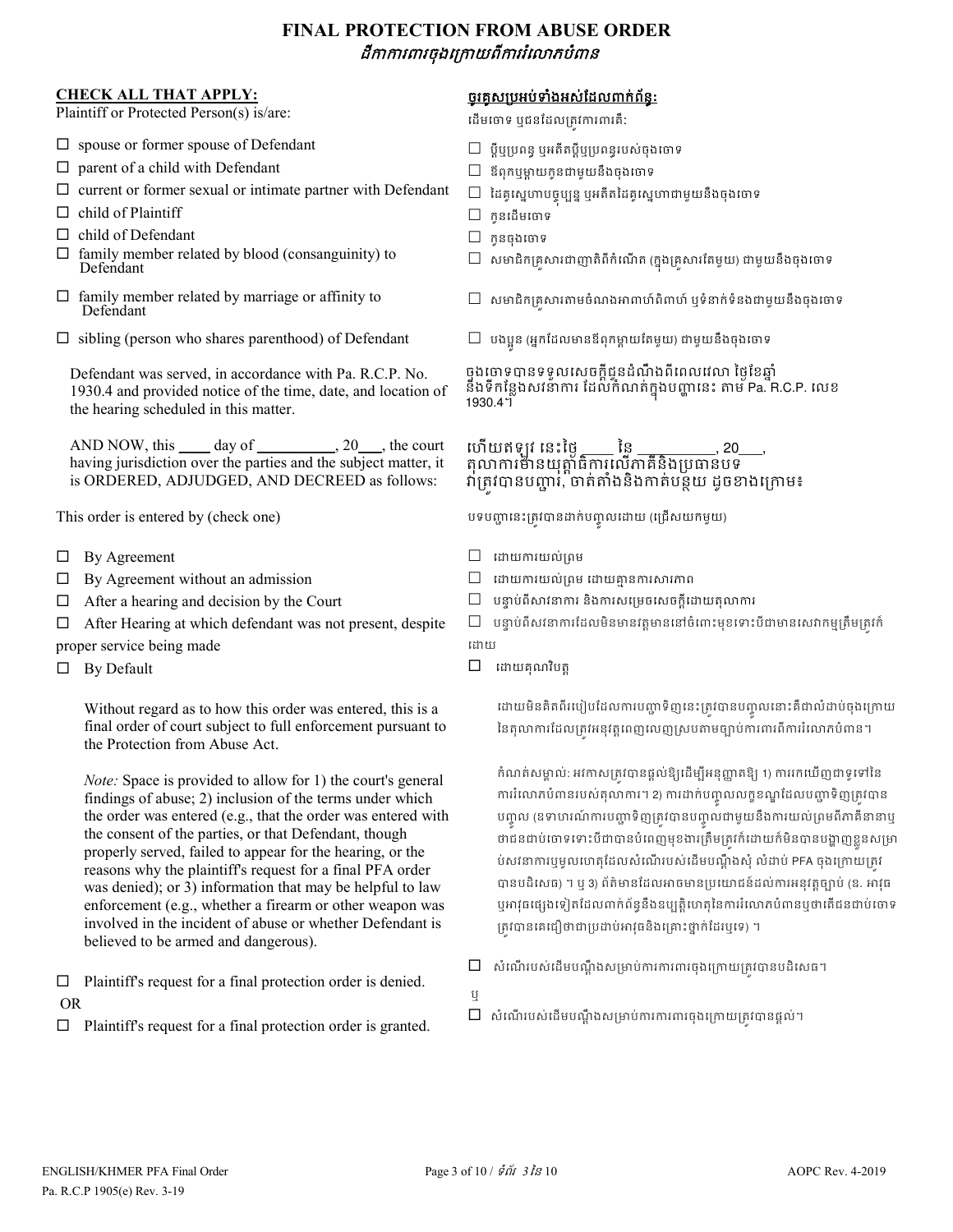- $\Box$  1. Defendant shall not abuse, stalk, harass, threaten, or attempt or threaten to use physical force against Plaintiff or any other protected person in any place where they might be found.
- $\square$  2. Defendant is completely evicted and excluded from the residence at

 $\_$  ,  $\_$  ,  $\_$  ,  $\_$  ,  $\_$  ,  $\_$  ,  $\_$  ,  $\_$  ,  $\_$  ,  $\_$  ,  $\_$  ,  $\_$  ,  $\_$  ,  $\_$  ,  $\_$ *(Non-confidential address from which Defendant is excluded)*

 $\_$  , and the set of the set of the set of the set of the set of the set of the set of the set of the set of the set of the set of the set of the set of the set of the set of the set of the set of the set of the set of th

or any other residence where Plaintiff or any other person protected under this order may live. Exclusive possession of the residence is granted to Plaintiff. Defendant shall have no right or privilege to enter or be present on the premises of Plaintiff or any other person protected under this order.

 $\Box$  On

\_\_\_\_\_\_\_\_\_\_\_\_\_\_\_\_\_\_\_\_\_\_\_\_\_\_\_\_\_\_\_\_\_\_\_\_\_\_\_\_\_\_\_\_\_\_\_ *(Date and time)*  $\mathcal{L}_\text{max}$  and  $\mathcal{L}_\text{max}$  and  $\mathcal{L}_\text{max}$  and  $\mathcal{L}_\text{max}$  and  $\mathcal{L}_\text{max}$ 

Defendant may enter the residence to retrieve his/her clothing and other personal effects, provided that Defendant is in the company of a law enforcement officer or sheriff when such retrieval is made and (insert any other conditions):

\_\_\_\_\_\_\_\_\_\_\_\_\_\_\_\_\_\_\_\_\_\_\_\_\_\_\_\_\_\_\_\_\_\_\_\_\_\_\_\_\_\_\_  $\_$  . The contribution of the contribution of  $\mathcal{L}_\mathcal{A}$ 

 $\Box$  3. Except as provided in Paragraph 5 of this order, Defendant is prohibited from having ANY CONTACT with Plaintiff, either directly or indirectly, or any other personprotected under this order at any location, including but not limited to any contact at Plaintiff's school, business, or place of employment. Defendant is specifically ordered to stay away from the following locations for the duration of this order:

 $\mathcal{L}_\mathcal{L}$  , and the set of the set of the set of the set of the set of the set of the set of the set of the set of the set of the set of the set of the set of the set of the set of the set of the set of the set of th  $\mathcal{L}_\mathcal{L}$  , and the set of the set of the set of the set of the set of the set of the set of the set of the set of the set of the set of the set of the set of the set of the set of the set of the set of the set of th  $\mathcal{L}_\mathcal{L}$  , and the set of the set of the set of the set of the set of the set of the set of the set of the set of the set of the set of the set of the set of the set of the set of the set of the set of the set of th  $\mathcal{L}_\mathcal{L}$  , and the set of the set of the set of the set of the set of the set of the set of the set of the set of the set of the set of the set of the set of the set of the set of the set of the set of the set of th

- $\square$  1. ចុងចោទមិនត្ររំលោភបំពាន យាយី ដើរឈ្លបតាម ឬគំរាម ឬប៉នប៉ង ឬគម្រាមកំហែង ប្រើកម្លាំងកាយ ជំទាស់ដើមចោទ ឬជនដទៃទៀតដែលត្រូវបានការពារ នៅទីកន្លែងដែល អាចជបពកគេទៅយ។
- $\square$  2.ចុងចោទត្រវបានបណ្តេញចេញ និងហាមឃាំត់ទាំងស្រងពីលំនៅដ្ឋាន ដែលស្ថិតនៅ

 $\_$  , and the set of the set of the set of the set of the set of the set of the set of the set of the set of the set of the set of the set of the set of the set of the set of the set of the set of the set of the set of th *(*អសយដ� នមិនែមនជាករសំងត់ ែដលចុងេចទ្រត�វបានដកេចញ*)*  $\_$  , and the set of the set of the set of the set of the set of the set of the set of the set of the set of the set of the set of the set of the set of the set of the set of the set of the set of the set of the set of th

ឬ លំនៅដ្នានដទៃទៀត ដែលដើមចោទ ឬជនដទៃទៀតដែលត្រវបានការពារតាមដីកានេះ អាច រស់នៅ។ ដើមចោទទទួលបានការកាន់កាប់ផ្តាច់មុខលើលំនៅដ្ឋាន។ ចុងចោទពុំមានសិទិ្ ឬ ឬព្វសិទិ្ ចូលទៅ ឬមានវត្តមានលើទីបរិវេណរបស់ដើមចោទ ឬជនដទៃទៀតដែលត្រូវបានការ ពរ តមដីកេនះេឡយ។

េន

\_\_\_\_\_\_\_\_\_\_\_\_\_\_\_\_\_\_\_\_\_\_\_\_\_\_\_\_\_\_\_\_\_\_\_\_\_\_\_\_\_\_\_\_\_\_\_ *(*ៃថ�ែខឆា� ំ និងេពលេវល*)*  \_\_\_\_\_\_\_\_\_\_\_\_\_\_\_\_\_\_\_\_\_\_\_\_\_\_\_\_\_\_\_\_\_\_\_\_\_\_\_\_\_\_\_\_\_\_\_

ចុងចោទអាចចូលទោលនោដ្ឋាន ដេម្បីយកសម្លៀកបំពាក់ និងទ្រព្យផ្ទាល់ខ្លួនដីទេ ទៀត ល្ហឹកណាចុងចោទមានមន្ត្រីអនុវត្តច្បាប់ ឬអាជ្ញាសាលាអមនឹងចុងចោទ នៅ ពេលទោយកសម្លៀកបំពាក់ និងទ្រព្យផ្ទាល់ខ្លួនដទេទៀត។ (បញ្ចូលលក្ខខណ្ឌណាមួយផ្សេងទៀត):

 $\Box$  3.លើកលែងតែមានចែងក្នុងកថាខណ្ឌ 5 ចុងចោទត្រូវបានហាមឃាត់មិនឲ្យទាក់ទងដើម ចោទ ទោះដោយផ្ទាល់ ឬប្រយោលក្ដី ឬជនដទៃណាមួយដែលត្រវបានការពារតាមដីកានេះ នោទតាងណាក់ដោយ ដែលរាបបញ្ចូលគ្មានកម្រតនូវ សាលារៀន អាជវកម្ម ឬទកន្លេងការ ងាររបស់ដេមចោទ។ ចុងចោទត្រូវបានបង្គាបឲ្យនោឆ្ងាយពទកន្លេងដូចខាងក្រោម ក្នុង អំឡុ ងរយៈេពលៃនដីកេនះ:

\_\_\_\_\_\_\_\_\_\_\_\_\_\_\_\_\_\_\_\_\_\_\_\_\_\_\_\_\_\_\_\_\_\_\_\_\_\_\_\_\_\_\_\_\_\_\_\_\_\_ \_\_\_\_\_\_\_\_\_\_\_\_\_\_\_\_\_\_\_\_\_\_\_\_\_\_\_\_\_\_\_\_\_\_\_\_\_\_\_\_\_\_\_\_\_\_\_\_\_\_ \_\_\_\_\_\_\_\_\_\_\_\_\_\_\_\_\_\_\_\_\_\_\_\_\_\_\_\_\_\_\_\_\_\_\_\_\_\_\_\_\_\_\_\_\_\_\_\_\_\_ \_\_\_\_\_\_\_\_\_\_\_\_\_\_\_\_\_\_\_\_\_\_\_\_\_\_\_\_\_\_\_\_\_\_\_\_\_\_\_\_\_\_\_\_\_\_\_\_\_\_ \_\_\_\_\_\_\_\_\_\_\_\_\_\_\_\_\_\_\_\_\_\_\_\_\_\_\_\_\_\_\_\_\_\_\_\_\_\_\_\_\_\_\_\_\_\_\_\_\_\_

 $\Box$  4. លើកលែងតែមានចែងក្នុងកឋាខណ្ 5 នៃដីការនេះស្តីពីសិទ្ធិឃុំគ្រងបណ្តោះអាសន្នក្នុង ដីកានេះ ចុងចោទមិនត្រូវទាក់ទងដើមចោទ ដោយផ្ទាល់ឬដោយប្រយោល, ឬជនដទៃ ណាមួយ ដែលត្រវបានការពារតាមដីការនេះ តាមទូរស័ព្ទ ឬមធ្យោបាយដទៃទៀត រាប់

 $\_$  ,  $\_$  ,  $\_$  ,  $\_$  ,  $\_$  ,  $\_$  ,  $\_$  ,  $\_$  ,  $\_$  ,  $\_$  ,  $\_$  ,  $\_$  ,  $\_$  ,  $\_$  ,  $\_$  ,  $\_$ 

 $\mathcal{L}_\mathcal{L}$  , and the set of the set of the set of the set of the set of the set of the set of the set of the set of the set of the set of the set of the set of the set of the set of the set of the set of the set of th

\_\_\_\_\_\_\_\_\_\_\_\_\_\_\_\_\_\_\_\_\_\_\_\_\_\_\_\_\_\_\_\_\_\_\_\_\_\_\_\_\_\_\_ \_\_\_\_\_\_\_\_\_\_\_\_\_\_\_\_\_\_\_\_\_\_\_\_\_\_\_\_\_\_\_\_\_\_\_\_\_\_\_\_\_\_\_

 $\square$  4. Except as provided in Paragraph 5 of this order, Defendant shall not contact Plaintiff, either directly or indirectly, or any other person protected under this order, by telephone or by any other means, including through third persons.

 5. Temporary custody of the minor children, *(names of the children subject to the provision of this paragraph)*

shall be as follows:

**Check all that apply:**

 $\Box$ 

\_\_\_\_\_\_\_\_\_\_\_\_\_\_\_\_\_\_\_\_\_\_\_\_\_\_\_\_\_\_\_\_\_\_\_\_\_\_\_\_\_\_\_\_\_ *(State to whom primary physical custody is awarded; state terms of partial custody or visitation, if any)*

 $\mathcal{L}_\mathcal{L} = \{ \mathcal{L}_\mathcal{L} = \{ \mathcal{L}_\mathcal{L} = \{ \mathcal{L}_\mathcal{L} = \{ \mathcal{L}_\mathcal{L} = \{ \mathcal{L}_\mathcal{L} = \{ \mathcal{L}_\mathcal{L} = \{ \mathcal{L}_\mathcal{L} = \{ \mathcal{L}_\mathcal{L} = \{ \mathcal{L}_\mathcal{L} = \{ \mathcal{L}_\mathcal{L} = \{ \mathcal{L}_\mathcal{L} = \{ \mathcal{L}_\mathcal{L} = \{ \mathcal{L}_\mathcal{L} = \{ \mathcal{L}_\mathcal{$  $\mathcal{L}_\text{max}$  and  $\mathcal{L}_\text{max}$  and  $\mathcal{L}_\text{max}$  and  $\mathcal{L}_\text{max}$  and  $\mathcal{L}_\text{max}$  $\mathcal{L}_\mathcal{L} = \{ \mathcal{L}_\mathcal{L} = \{ \mathcal{L}_\mathcal{L} = \{ \mathcal{L}_\mathcal{L} = \{ \mathcal{L}_\mathcal{L} = \{ \mathcal{L}_\mathcal{L} = \{ \mathcal{L}_\mathcal{L} = \{ \mathcal{L}_\mathcal{L} = \{ \mathcal{L}_\mathcal{L} = \{ \mathcal{L}_\mathcal{L} = \{ \mathcal{L}_\mathcal{L} = \{ \mathcal{L}_\mathcal{L} = \{ \mathcal{L}_\mathcal{L} = \{ \mathcal{L}_\mathcal{L} = \{ \mathcal{L}_\mathcal{$ (ឈ្មោះរបស់កុមារដែលស្ថិតនៅក្រោមការផ្តល់នៃកថាខណ្ឌនេះ)  $\_$  ,  $\_$  ,  $\_$  ,  $\_$  ,  $\_$  ,  $\_$  ,  $\_$  ,  $\_$  ,  $\_$  ,  $\_$  ,  $\_$  ,  $\_$  ,  $\_$  ,  $\_$  ,  $\_$  ,  $\_$ \_\_\_\_\_\_\_\_\_\_\_\_\_\_\_\_\_\_\_\_\_\_\_\_\_\_\_\_\_\_\_\_\_\_\_\_\_\_\_\_\_\_\_\_\_

ទំងតមរយៈភាគីទីបីផងែដរ។

 $\square$  5. សិទិ្ធឃុំគ្រងកុមារអនីតិជនជាបណ្តោះអាសន្ន

មានដូចខាងក្រោម:

### ចូរគូស្របអប់ទំងអស់ែដលពក់ព័ន�**:**

 $\Box$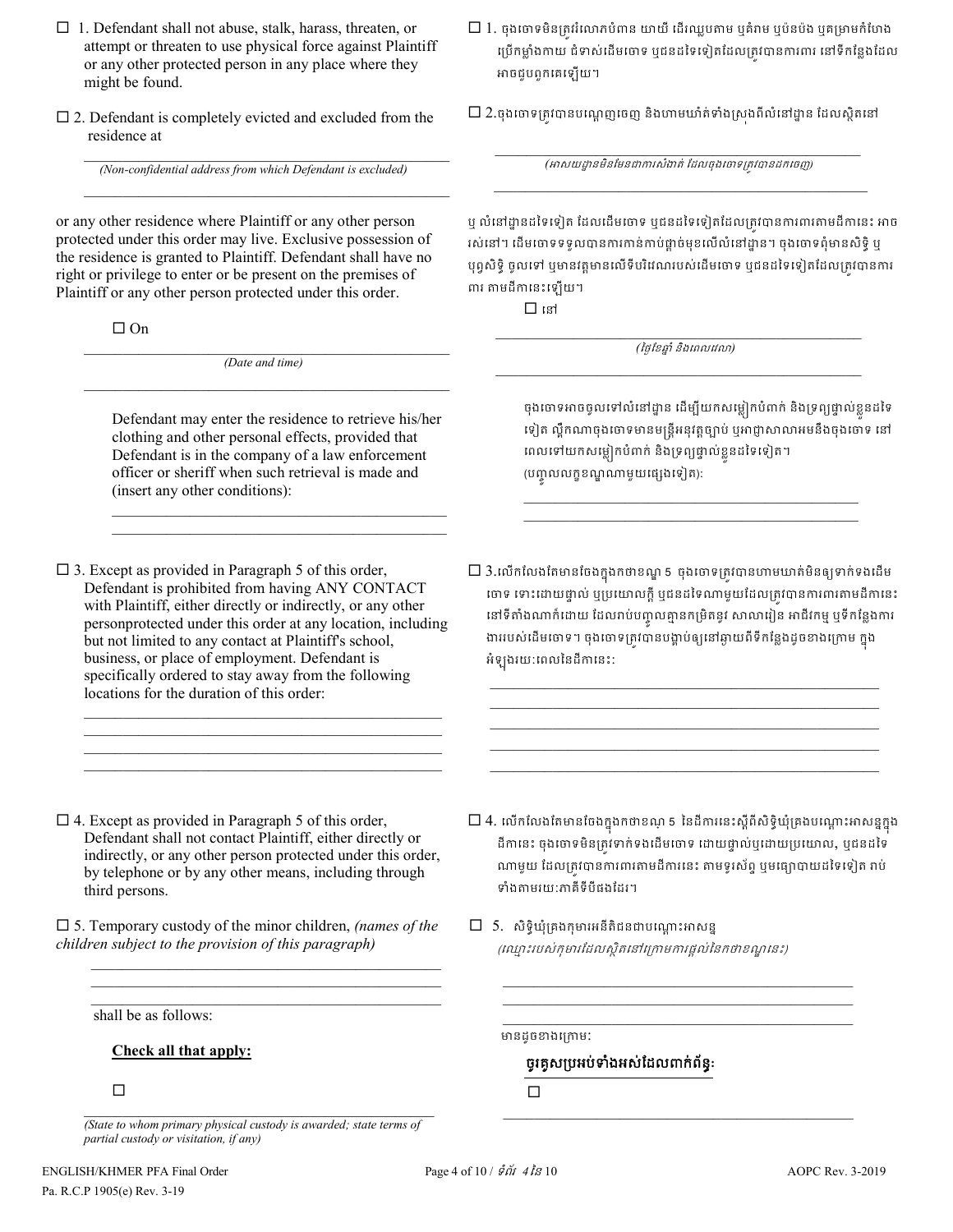(បញ្ជាក់ថាតើអ្នកណាទទួលបានសិទ្ធិឃុំគ្រងរូបវន្ត បញ្ជាក់ពីលក្ខខណ្ឌនៃសិទ្ធិឃុំគ្រងមិនពេញលេញ បុការទៅលេង ប្រសិនលើមាន $)$ 

 $\mathcal{L}_\text{max}$  and  $\mathcal{L}_\text{max}$  and  $\mathcal{L}_\text{max}$  and  $\mathcal{L}_\text{max}$  and  $\mathcal{L}_\text{max}$ \_\_\_\_\_\_\_\_\_\_\_\_\_\_\_\_\_\_\_\_\_\_\_\_\_\_\_\_\_\_\_\_\_\_\_\_\_\_\_\_\_\_\_\_\_ \_\_\_\_\_\_\_\_\_\_\_\_\_\_\_\_\_\_\_\_\_\_\_\_\_\_\_\_\_\_\_\_\_\_\_\_\_\_\_\_\_\_\_\_\_

#### $\Box$  There is a current custody order as to the children of the parties:

\_\_\_\_\_\_\_\_\_\_\_\_\_\_\_\_\_\_\_\_\_\_\_\_\_\_\_\_\_\_\_\_\_\_\_\_\_\_\_\_\_\_\_\_\_  $\mathcal{L}_\text{max}$  and  $\mathcal{L}_\text{max}$  and  $\mathcal{L}_\text{max}$  and  $\mathcal{L}_\text{max}$  and  $\mathcal{L}_\text{max}$  $\mathcal{L}_\text{max}$  and  $\mathcal{L}_\text{max}$  and  $\mathcal{L}_\text{max}$  and  $\mathcal{L}_\text{max}$  and  $\mathcal{L}_\text{max}$ 

*(County Court and docket number)*

\_\_\_\_\_\_\_\_\_\_\_\_\_\_\_\_\_\_\_\_\_\_\_\_\_\_\_\_\_\_\_\_\_\_\_\_\_\_\_\_\_\_\_\_\_\_\_\_\_\_

 $\Box$  A custody petition is pending.

 $\square$  A hearing is scheduled for

 $\mathcal{L}_\text{max}$  and  $\mathcal{L}_\text{max}$  and  $\mathcal{L}_\text{max}$  and  $\mathcal{L}_\text{max}$  and  $\mathcal{L}_\text{max}$ *(Date, time and location)*

### $\Box$  THIS ORDER SHALL NOT SUPERSEDE THE CURRENT CUSTODY ORDER

### $\Box$  THIS ORDER SUPERSEDES ANY PRIOR ORDER RELATING TO CHILD CUSTODY

The custody provisions of Paragraph 5 of this order are temporary. Either party may initiate custody proceedings pursuant to the custody statute at 23 Pa.C.S. §§ 5321— 5340. Any valid custody order entered after the final Protection From Abuse order supersedes the custody provisions of this order.

### 6. FIREARMS, OTHER WEAPONS, OR AMMUNITION RESTRICTIONS

# **Check all that apply:**

 $\Box$  Defendant is prohibited from possessing or acquiring any firearms for the duration of this order.

 $\square$  Defendant shall relinquish to the sheriff or the appropriate law enforcement agency the following firearm licenses owned or possessed by Defendant:

\_\_\_\_\_\_\_\_\_\_\_\_\_\_\_\_\_\_\_\_\_\_\_\_\_\_\_\_\_\_\_\_\_\_\_\_\_\_\_\_\_\_\_\_\_\_\_\_\_\_\_ \_\_\_\_\_\_\_\_\_\_\_\_\_\_\_\_\_\_\_\_\_\_\_\_\_\_\_\_\_\_\_\_\_\_\_\_\_\_\_\_\_\_\_\_\_\_\_\_\_\_\_

 $\Box$  Defendant is directed to relinquish to the sheriff or the appropriate law enforcement agency any firearm, other weapon, or ammunition listed in Attachment A to Final Order, which is incorporated herein by reference.

Defendant may relinquish any firearms, other weapons, or ammunition to the sheriff or the appropriate law enforcement agency. As an alternative, Defendant may either relinquish firearms, other weapons, or ammunition to a third party provided Defendant and the third party first comply with all the requirements to obtain a safekeeping permit or relinquish firearms, other weapons, or ammunition to a licensed firearms dealer for consignment sale,

 $\square$  មានដីកាស្តីពីសិទិ្ធឃុំគ្រងទាក់ទងនឹងកូនរបស់បណ្តាភាគី:

\_\_\_\_\_\_\_\_\_\_\_\_\_\_\_\_\_\_\_\_\_\_\_\_\_\_\_\_\_\_\_\_\_\_\_\_\_\_\_\_\_\_\_\_\_\_\_\_\_\_ *(*តុលករេខនធីនិងេលខសំណុំេរឿង*)* 

\_\_\_\_\_\_\_\_\_\_\_\_\_\_\_\_\_\_\_\_\_\_\_\_\_\_\_\_\_\_\_\_\_\_\_\_\_\_\_\_\_\_\_\_\_\_\_\_\_\_

 ញត�ិដក់ឃុំឃាំងមួយកំពុងរង់ចំ  $\square$  សវនាការត្រវបានគ្រោងសម្រាប់៖

 $\mathcal{L}_\mathcal{L} = \{ \mathcal{L}_\mathcal{L} \mid \mathcal{L}_\mathcal{L} \}$  *(*ៃថ�ែខឆា� ំ េពលេវល និងទីកែន�ង*)*

 $\Box$  ដីកានេះមិនត្រូវលុបចោលដីកាសិទ្ធិឃុំគ្រងបច្ចុប្បន្នឡើយ។

 $\Box$  ដីកានេះលុបចោលដីកាពីមុនទាក់ទងនឹងសិទិ្ទឃុំគ្រង។

បទប្បញ្ញត្តិឃាត់ឃាំងនៃកថាខ័ណ្ឌទី 5 នៃបទបញ្ហានេះគឺជាបណ្តោះ អាសន្ន។ ភាគណាមួយអាចផ្អួចផ្ដេមនតិវធីឃុំឃាំងដោយអនុលោមតាម លក្ខន្តិក:ថែទាំ 23 Pa.C.S. §§ 5321— 5340។ ដីកាឃុំឃាំងដែលមាន សុពលភាពណាមួយដែលបានបញ្ចូលបន្ទាប់ពការការពារពិការរំលោភ បំពានចុងក្រោយជំនួសឱ្យបទប្បញ្ញត្តិថែរក្សានៃការបញ្ហាទិញនេះ។

 $\square$  6. ការកំហិតលើកាំភ្លើង អាវុធផ្សេងទៀត ឬ គ្រាប់

# <u>ចូរគូសប្រអប់ទាំងអស់ដែលពាក់ព័ន្ធ:</u>

 $\Box$  ចុងចោទត្រូវបានហាមឃាត់មិនឲ្យកាន់កាប់ ឬទិញយកកាំភ្លើង ក្នុងអំឡុងរយ:ពេល ៃនដីកេនះេឡយ។

 $\square$  ចុងចោទត្រូវលះបង់អាវុធ ដែលចុងចោទជាម្ចាស់ ឬកាន់កាប់ ដូចខាងក្រោមទៅឲ្យ អាជ្ញាសាលា ឬភ្នាក់ងារអនុវត្តច្បាប់សមរម្យ៖

\_\_\_\_\_\_\_\_\_\_\_\_\_\_\_\_\_\_\_\_\_\_\_\_\_\_\_\_\_\_\_\_\_\_\_\_\_\_\_\_\_\_\_\_\_ \_\_\_\_\_\_\_\_\_\_\_\_\_\_\_\_\_\_\_\_\_\_\_\_\_\_\_\_\_\_\_\_\_\_\_\_\_\_\_\_\_\_\_\_\_ \_\_\_\_\_\_\_\_\_\_\_\_\_\_\_\_\_\_\_\_\_\_\_\_\_\_\_\_\_\_\_\_\_\_\_\_\_\_\_\_\_\_\_\_\_

 $\Box$  ចុងចោទត្រូវបានបញ្ហាឲ្យលះបង់ទៅឲ្យអាជ្ញាសាលា ឬភ្នាក់ងារអនុវត្តច្បាប់ សមរម្យ ការក្លង អាវុធផ្សេងទៀត ឬគ្រាប់ ដេលរាយបញ្ជក្នុងឧបសម្ពន្ធ ក នេដកា ចុងក្រោយនេះ ដេលបានយោង រាបបញ្ចូលក្នុងដកានេះ។

ចុងចោទអាចលះបង់កាំភ្លើង អាវុធផ្សេងទៀត ឬគ្រាប់ទៅឲ្យអាជ្ញាសាលា ឬ ភ្នាក់ងារអនុវត្តច្បាប់សមរម្យ ក្នុងជម្រេសផ្សេងមួយ ចុងចោទអាចលះបង់ការភ្លង អវុធេផ្សងេទៀត ឬ្រគាប់េទឲ្យភាគីទីបីបាន ល�ឹកណាចុងេចទ និងភាគីទីបី បំពេញបានតាមលក្ខខណ្ឌទាំងអស់ ដើម្បីទទួលបានលិខិតអនុញ្ញាតរក្សាអាវុធ ជា មុនសន ឬលះបង់ការក្លង់ អាវុធផ្សេងទៀត និងគ្រាប់ទោឲ្យឈ្មួញលក់ការភ្លង់ដែល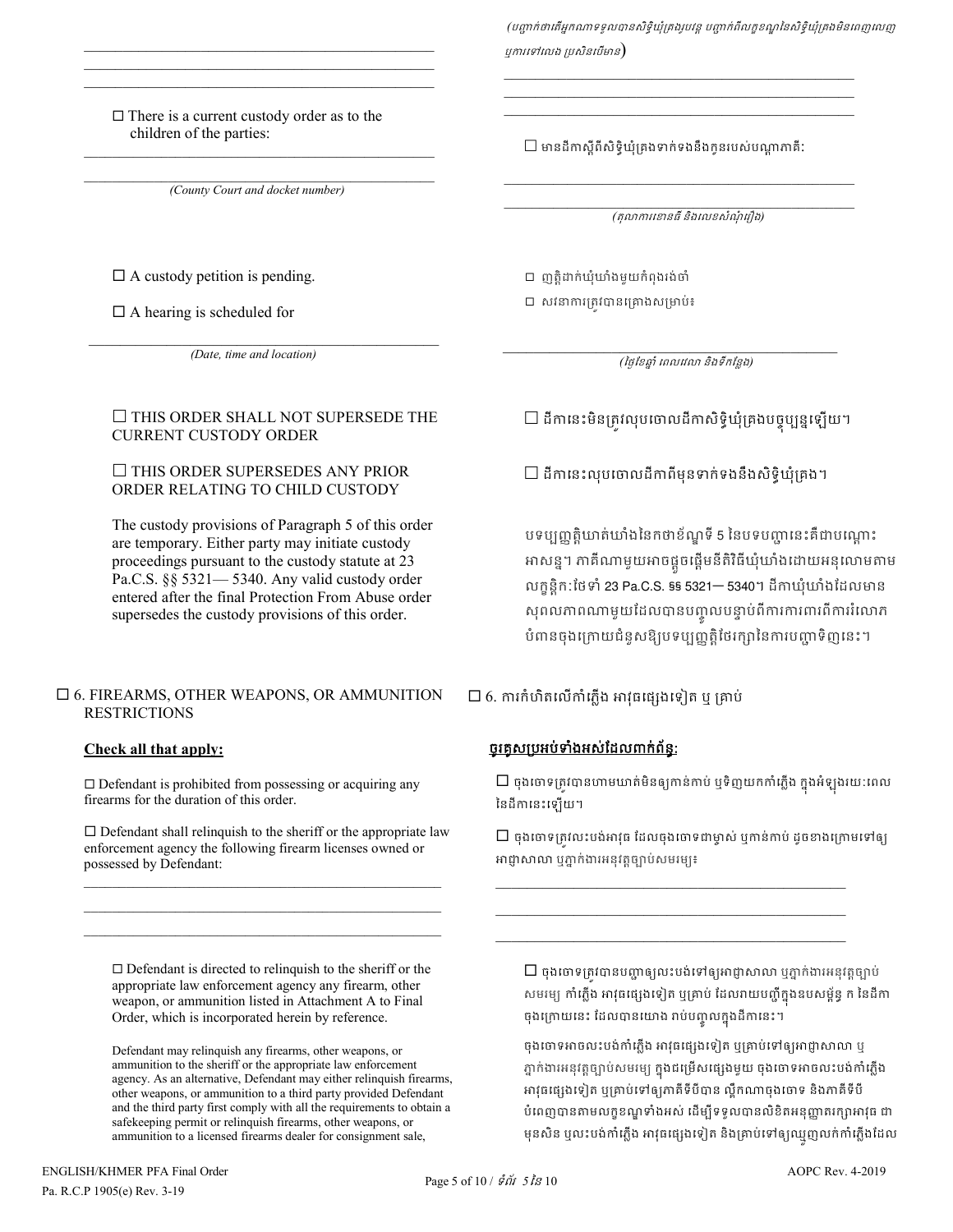lawful transfer, or safekeeping pursuant to 23 Pa. C.S. § 6108.2(e). Defendant must relinquish any firearm, other weapon, ammunition, or firearm license ordered to be relinquished no later than 24 hours after service of this order. Failure to timely relinquish any firearm, other weapon, ammunition, or any firearm license ordered to be relinquished shall result in a violation of this order and may result in criminal conviction under the Uniform Firearms Act, 18 Pa. C.S. § 6105.

- $\Box$  7. Any firearm delivered to the sheriff or the appropriate law enforcement agency or transferred to a licensed firearm dealer or a qualified third party, who satisfies the procedural and substantive requirements to obtain a safekeeping permit issued under 23 Pa C.S. §6108.3 pursuant to this order or the temporary order, shall not be returned to Defendant until further order of court or as otherwise provided by law.
- $\square$  8. The Pennsylvania State Police, the municipal police, or the sheriff shall accompany Plaintiff to his or her residence to retrieve personal belongings.
- $\square$  9. The following additional relief is granted as authorized by §6108 of the Act:

\_\_\_\_\_\_\_\_\_\_\_\_\_\_\_\_\_\_\_\_\_\_\_\_\_\_\_\_\_\_\_\_\_\_\_\_\_\_\_\_\_\_\_\_\_ \_\_\_\_\_\_\_\_\_\_\_\_\_\_\_\_\_\_\_\_\_\_\_\_\_\_\_\_\_\_\_\_\_\_\_\_\_\_\_\_\_\_\_\_\_ \_\_\_\_\_\_\_\_\_\_\_\_\_\_\_\_\_\_\_\_\_\_\_\_\_\_\_\_\_\_\_\_\_\_\_\_\_\_\_\_\_\_\_\_\_

មានអាជ្ញាប័ណ្ណ ដើម្បីលក់បន្ត ផ្ទេរដោយស្របច្បាប់ ឬរក្សាទុក អនុលោមតាម  $23$ Pa. C.S.  $\S6108.2$ (e)  $\cdot$  ចុងចោទគ្រ $\cdot$ លះបង់កាំភ្លើង អាវុធផ្សេងទៀត និងគ្រាប់ ឬអាជ្ញាប័ណ្ណកាំភ្លើង តាមការបង្គាប់ក្នុងដីកានេះ ក្នុងរយៈពេលមិនលើស៖24 ម៉ោងឡើយ បន្ទាប់ពីទទួលបានដីកានេះ។ ការខកខានមិនលះបង់កាំភ្លើង អាវុធ ផ្សេងទៀត គ្រាប់ ឬអាជ្ញាប័ណ្ណកាំភ្លើង ដែលបានបង្គាប់ឲ្យលះបង់ ជាការល្មើស ដីការនេះ ហើយអាចបណ្តាលឲ្យមានការផ្តន្ទាទោសព្រហ្មទណ្ឌក្រោមច្បាប់ Uniform Firearms Act, 18 Pa.C.S. §6105។

- $\Box$   $\,$  7.  $\,$  កាំភ្លើង ដែលប្រគល់ឲ្យអាជ្ញាសាលា ឬភ្នាក់ងារអនុវត្តច្បាប់សមរម្យផ្ទេរឲ្យ ឈ្មួញកាំ ភ្លើងដែលមានអាជ្ញាប័ណ្ណ ឬភាគីទីបីដែលមានលក្ខណ:សម្បត្តិ ដែលបំពេញបាននូវ លក្ខខណ្ឌនីតិវិធី និងអង្គសេចក្ដី ដើម្បីទទួលបានលិខិតអនុញ្ញាតរក្សាអាវុធ ក្រោម  $23$  Pa C.S.  $$6108.3$  អនុលោមតាមដីកានេះ ឬដីកាបណ្តោះ អាសន្ន មិនត្រវប្រគល់ឲ្យចុងចោទវិញឡើយ រហូតទាល់តែមានដីការបន្ថែមពីតុលាការ ឬតមកំណត់េដយច្បោប់។
- $\Box$  8. នគរបាលរដ្ឋ Pennsylvania នគរបាលក្រងប្មមន្ត្រីតម្រតត្រូវទៅជាមួយភាគីដើម ថោទដេម្បីទោយកទ្រព្យសម្បត្តិផ្ទាល់ខ្លួន។

 $\Box$  9. ដំណោះស្រាយបន្ថែមទៀត ដូចខាងក្រោម ត្រូវបានសម្រេចឲ្យ តាមអំណាចនៃ  $\S6108$ ៃនច្បោប់៖

 $\mathcal{L}_\text{max}$  and  $\mathcal{L}_\text{max}$  and  $\mathcal{L}_\text{max}$  and  $\mathcal{L}_\text{max}$  and  $\mathcal{L}_\text{max}$ \_\_\_\_\_\_\_\_\_\_\_\_\_\_\_\_\_\_\_\_\_\_\_\_\_\_\_\_\_\_\_\_\_\_\_\_\_\_\_\_\_\_\_\_\_\_\_\_  $\mathcal{L}_\text{max}$  and  $\mathcal{L}_\text{max}$  and  $\mathcal{L}_\text{max}$  and  $\mathcal{L}_\text{max}$  and  $\mathcal{L}_\text{max}$ 

 $\square$  Defendant is prohibited from stalking, as defined in 18 Pa. C.S. §2709.1, or harassing, as defined in 18 Pa. C.S. §2709, the following family and household members of Plaintiff:

 $\mathcal{L}_\text{max}$  and  $\mathcal{L}_\text{max}$  and  $\mathcal{L}_\text{max}$  and  $\mathcal{L}_\text{max}$  $\mathcal{L}_\mathcal{L}$  , and the set of the set of the set of the set of the set of the set of the set of the set of the set of the set of the set of the set of the set of the set of the set of the set of the set of the set of th  $\square$  ចុងចោទត្រូវបានហាមឃាត់មិនឲ្យដើរឈ្លបតាម ដូចកំណត់និយម ន័យក្នុង 18 Pa.C.S.  $\S 2709.1\,$  ឬយាយី ដូចកំណត់និយមន័យក្នុង  $18$ Pa.C.S. §2709 លើសមាជិកគ្រសារដូចខាងក្រោមរបស់ដើមចោទ។:

| Name $/$ $n\omega$ : | Address / អាសយដ្ឋាន | Relationship to Plaintiff /<br>ទំនាក់ទំនងជាមយនឹងដើមចោទ |
|----------------------|---------------------|--------------------------------------------------------|
|                      |                     |                                                        |
|                      |                     |                                                        |
|                      |                     |                                                        |

 $\Box$  Other relief:

 $\square$  ដំណោះស្រាយដទៃទៀត:

 $\Box$  10. Defendant is directed to pay temporary support for:

*(Names of the persons for whom support is to be paid)* as follows:

\_\_\_\_\_\_\_\_\_\_\_\_\_\_\_\_\_\_\_\_\_\_\_\_\_\_\_\_\_\_\_\_\_\_\_\_\_\_\_\_\_\_\_\_\_ \_\_\_\_\_\_\_\_\_\_\_\_\_\_\_\_\_\_\_\_\_\_\_\_\_\_\_\_\_\_\_\_\_\_\_\_\_\_\_\_\_\_\_\_\_

\_\_\_\_\_\_\_\_\_\_\_\_\_\_\_\_\_\_\_\_\_\_\_\_\_\_\_\_\_\_\_\_\_\_\_\_\_\_\_\_\_\_\_\_\_ \_\_\_\_\_\_\_\_\_\_\_\_\_\_\_\_\_\_\_\_\_\_\_\_\_\_\_\_\_\_\_\_\_\_\_\_\_\_\_\_\_\_\_\_\_

 $\mathcal{L}_\text{max}$  and  $\mathcal{L}_\text{max}$  and  $\mathcal{L}_\text{max}$  and  $\mathcal{L}_\text{max}$  and  $\mathcal{L}_\text{max}$ *(Amount, frequency and other terms and conditions of the Support Order)*

This order for support shall remain in effect until a final support order is entered by this court. However, this order shall lapse automatically if Plaintiff does not file a complaint for support with the Domestic Relations Section of the court within two weeks of the date of this

 $\square$  10. ចុងចោទត្រវបានបញ្ជាឲ្យបង់ប្រាក់ឧបត្ថម្ភបណ្តោះអាសន្នឲ្យ:

*(*េឈ� ះអ�កែដលទទួលបាន្របាក់ឧបត�ម�*)* 

 $\overline{a_1}$  ,  $\overline{a_2}$  ,  $\overline{a_3}$  ,  $\overline{a_4}$  ,  $\overline{a_5}$  ,  $\overline{a_6}$  ,  $\overline{a_7}$  ,  $\overline{a_8}$  ,  $\overline{a_9}$  ,  $\overline{a_9}$  ,  $\overline{a_9}$  ,  $\overline{a_9}$  ,  $\overline{a_9}$  ,  $\overline{a_9}$  ,  $\overline{a_9}$  ,  $\overline{a_9}$  ,  $\overline{a_9}$  , \_\_\_\_\_\_\_\_\_\_\_\_\_\_\_\_\_\_\_\_\_\_\_\_\_\_\_\_\_\_\_\_\_\_\_\_\_\_\_\_\_\_\_\_\_

\_\_\_\_\_\_\_\_\_\_\_\_\_\_\_\_\_\_\_\_\_\_\_\_\_\_\_\_\_\_\_\_\_\_\_\_\_\_\_\_\_\_\_\_\_ \_\_\_\_\_\_\_\_\_\_\_\_\_\_\_\_\_\_\_\_\_\_\_\_\_\_\_\_\_\_\_\_\_\_\_\_\_\_\_\_\_\_\_\_\_

 $\mathcal{L}_\mathcal{L}$  , and the set of the set of the set of the set of the set of the set of the set of the set of the set of the set of the set of the set of the set of the set of the set of the set of the set of the set of th  $\mathcal{L}_\text{max}$  and  $\mathcal{L}_\text{max}$  and  $\mathcal{L}_\text{max}$  and  $\mathcal{L}_\text{max}$  and  $\mathcal{L}_\text{max}$ 

ដូចខងេ្រកម:

\_\_\_\_\_\_\_\_\_\_\_\_\_\_\_\_\_\_\_\_\_\_\_\_\_\_\_\_\_\_\_\_\_\_\_\_\_\_\_\_\_\_\_\_\_ *(*ចំនួន ភាពញឹកញាប់ និង្របករ និងលក�ខណ�ដៃទេទៀតៃនដីក្របាក់ឧបត�ម�*)*

ដីកាប្រាក់ឧបត្ថម្ភនេះត្រមោនប្រសិទ្ធិភាព រហូតទាល់តែតុលាការនេះ សម្រេចដីកាចុង ក្រោយ។ ប៉ុន្តែដីការនេះត្រវផុតកំណត់ដោយស្វ័យប្រវត្តិ បើដើមចោទមិនដាក់ពាក្យបណ្តឹងសុំ ប្រាក់ឧបត្ថម្ភ នៅការិយាល័យទំនាក់ទំនងគ្រូសារនៃតុលាការ ក្នុងរយ:ពេលពីរសប្តាហ៍ គិត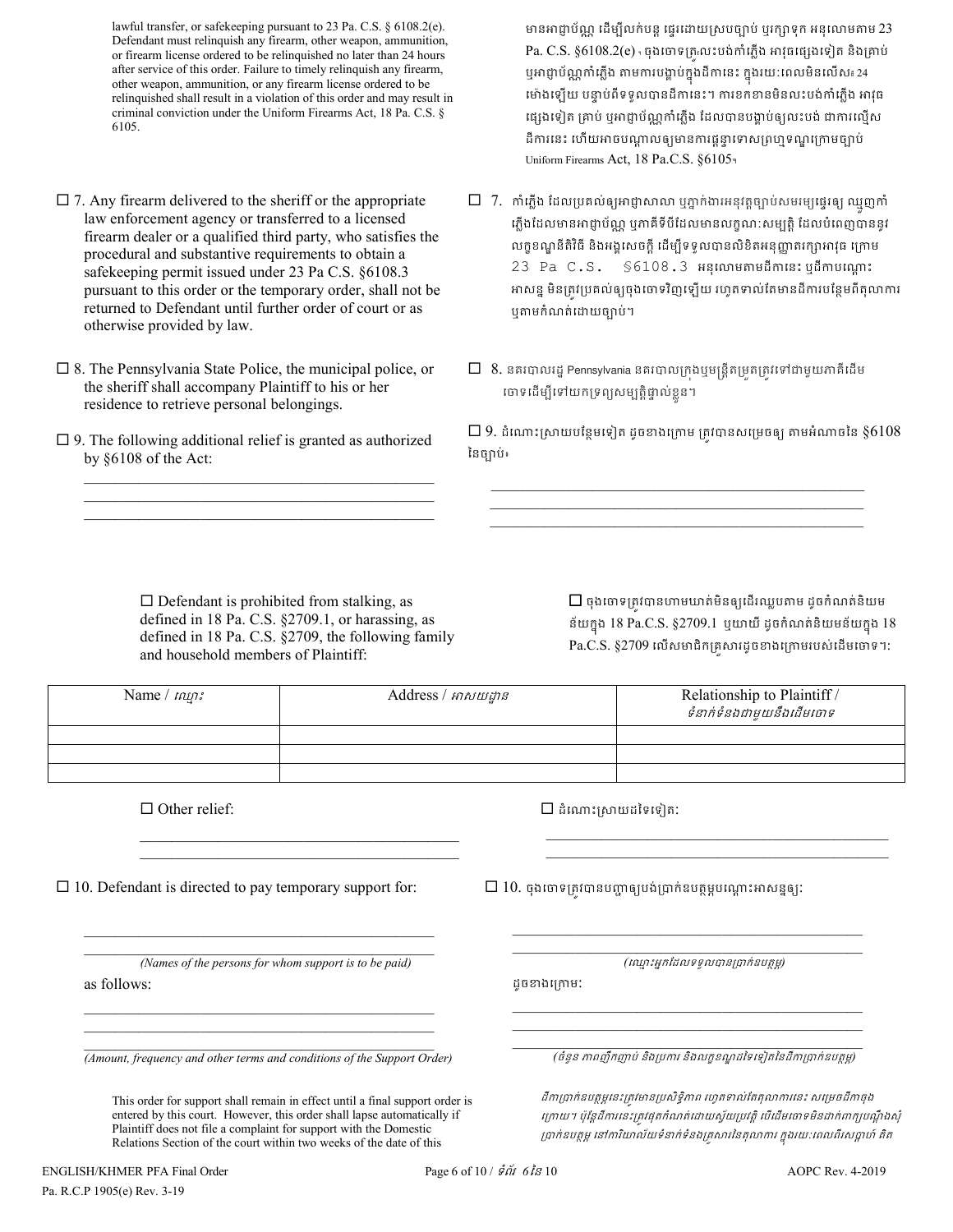order. The amount of this temporary order does not necessarily reflect Defendant's correct support obligation, which shall be determined in accordance with the guidelines at the support hearing. Any adjustments in the final amount of support shall be credited, retroactive to this date, to the appropriate party.

 $\Box$  11.  $\Box$  (a) The costs of this action are imposed on Defendant.

> $\Box$  (b) Upon a showing of good cause or finding that the Defendant is unable to pay, the costs of this action are waived.

> $\Box$  (c) Because this order followed a contested proceeding, or a hearing at which the Defendant was not present, despite being served with a copy of the Petition for Protection from Abuse and notice of the date, time and place of the hearing, Defendant is ordered to pay an additional \$100 surcharge to the court, which shall be distributed in the manner set forth in 23 Pa. C.S. §6106(d).

ថាប់ពីកាលបរិច្ឆេទនៃដីកានេះ។ ចំនួនប្រាក់នៃដីកាបណ្តោះអាសន្ននេះមិនឆ្លុះបញ្ចាំងពីកាតព្វ កិច្ចបង់ប្រាក់ឧបត្ថម្ភត្រឹមត្រវរបស់ចុងចោទទ្បើយ ដែលនឹងត្រវកំណត់អនុលោមតាមគោល ការណែនាំ ក្នុងសវនាការស្ពឺពីប្រាក់ឧបត្ថម្ភ។ ការកែប្រែចំនួនប្រាក់ឧបត្ថម្ភចុងក្រោយនឹងត្រូវ កំណត់ជូនដល់ភាគីសមស្រប ដោយមានប្រតិសកម្មមកដល់ថ្ងៃនេះ ។

 $\square$  11.  $\square$  (a) ថៃ្ងចំណាយបណ្តឹងនេះត្រវកំណត់ឲ្យចុងចោទបង់។

 $\square$  (b) នៅពេលបង្ហាញពីមូលហេតុត្រឹមត្រវ ឬការរកឃើញថា ចុងចោទមិន អាចមានលទ្**ភាពបង់បាន ថ្លៃចំណាយបណ្តឹងនេះត្រូវលះបង់**ចោល។

 $\Box$  (c) ព្រោះដីកានេះបានឆ្លងកាត់នីតិវិធីដែលមានការដេញដោលឬសវនា ការ ដែលចុងចោទមិនអាចមានវត្តមាន បើទោះបីជាបានទទួលច្បាប់ចម្លងនៃ ពាក្យបណ្តឹង និងសេចក្តីជូនដំណឹងពីកាលបរិច្ឆេទ ពេលវេលា និងទីកន្លែង សវនាការក៏ដោយ។ ចុងចោទត្រូវបានបង្គាប់ឲ្យបង់ប្រាក់បន្ថែម  $$100$  ទៅ តុលាការ ដែលត្រូវបែងចែក តាមវិធីដូចមានចែងក្នុ<sub>ំ</sub> 23 Pa. C.S. §6106(d)

| □ 12. Defendant shall pay \$ _____________ to Plaintiff by    | as compensation for Plaintiff's                                                                                                                                                                                               |                                    | $\Box$ 12. ចុងចោទត្រវបង់ $\$\_$ _______________ ទៅឲ្យដើមចោទ នៅត្រឹម                                                                                                                                                           |
|---------------------------------------------------------------|-------------------------------------------------------------------------------------------------------------------------------------------------------------------------------------------------------------------------------|------------------------------------|-------------------------------------------------------------------------------------------------------------------------------------------------------------------------------------------------------------------------------|
| (Date)                                                        |                                                                                                                                                                                                                               |                                    | ___________ ជាប្រាក់សំណងលើការខាតបង់ចេញពី                                                                                                                                                                                      |
|                                                               |                                                                                                                                                                                                                               | (កាលបរិច្ឆេទ)                      |                                                                                                                                                                                                                               |
| out-of-pocket losses, which are as follows:                   |                                                                                                                                                                                                                               |                                    |                                                                                                                                                                                                                               |
|                                                               |                                                                                                                                                                                                                               | ហោប៉ៅរបស់ដើមចោទ ដែលមានដូចខាងក្រោម: |                                                                                                                                                                                                                               |
|                                                               |                                                                                                                                                                                                                               |                                    |                                                                                                                                                                                                                               |
|                                                               |                                                                                                                                                                                                                               |                                    |                                                                                                                                                                                                                               |
|                                                               | the control of the control of the control of the control of the control of the control of the control of the control of the control of the control of the control of the control of the control of the control of the control |                                    | <u> 1989 - Johann John Stoff, deutscher Stoffen und der Stoffen und der Stoffen und der Stoffen und der Stoffen u</u>                                                                                                         |
| $\Box$ An installment Schedule is ordered as follows:         |                                                                                                                                                                                                                               |                                    |                                                                                                                                                                                                                               |
|                                                               |                                                                                                                                                                                                                               |                                    | $\square$ កាលវិភាគបង់ជាដំណាក់កាលត្រូវបានបង្គាប់ដូចខាងក្រោម:                                                                                                                                                                   |
|                                                               |                                                                                                                                                                                                                               |                                    | the control of the control of the control of the control of the control of the control of the control of the control of the control of the control of the control of the control of the control of the control of the control |
| <b>OR</b>                                                     |                                                                                                                                                                                                                               |                                    |                                                                                                                                                                                                                               |
| $\Box$ Plaintiff is granted leave to present a petition, with |                                                                                                                                                                                                                               | ឬ                                  |                                                                                                                                                                                                                               |
|                                                               |                                                                                                                                                                                                                               |                                    | $\Box$ ដោយមានការជូនដំណឹងសមស្របទៅឲ្យចុងចោទ ដើមចោទត្រវបានអនុញ្ញាត                                                                                                                                                               |
|                                                               |                                                                                                                                                                                                                               |                                    |                                                                                                                                                                                                                               |
|                                                               |                                                                                                                                                                                                                               |                                    | <u> 1989 - Johann Stoff, amerikansk politiker (d. 1989)</u><br><u> 1989 - Johann John Stoff, amerikan besteht eta ingilaria (h. 1989).</u>                                                                                    |
|                                                               | (Insert name of Judge or court to which the petition should be presented)                                                                                                                                                     |                                    | (ចូរសរសេរឈ្នោបស់ចៅក្រមតុលាការ ដែលដើមចោទត្រវបង្ហា ញពាក្យសុំ)                                                                                                                                                                   |
| requesting recovery of out-of-pocket losses. The              |                                                                                                                                                                                                                               |                                    |                                                                                                                                                                                                                               |
| petition shall include an exhibit itemizing all claimed       |                                                                                                                                                                                                                               |                                    |                                                                                                                                                                                                                               |
| out-of-pocket losses, copies of all bills and estimates of    |                                                                                                                                                                                                                               |                                    | ស្នើសុំការបង់សងការខាតបង់ប្រាក់ពីហោបៅ។ ពាក្យសុំត្រូវដាក់បណ្ដុប                                                                                                                                                                 |
| repair and an order scheduling a hearing. No fee shall        |                                                                                                                                                                                                                               |                                    | ឧបសម្ព័ន្ធដែលកំណត់ពីការខាតបង់ប្រាប់ពីហៅបៅទាំងអស់ ច្បាប់ចម្លង                                                                                                                                                                  |
| be required by the prothonotary's office for the filing of    |                                                                                                                                                                                                                               |                                    | វិតយយត្ត និងតាប្រើផ្ទុយមាលល្អើតយើងដែលនិងដីតាដែលគំលាក់យល់សេនា                                                                                                                                                                  |

វិក្កយបត្រ និងការប៉ាន់ប្រមាណលើការជួសជុល និងដីកាដែលកំណត់ពេលសវនា ការ។ ពុំតម្រវឲ្យបង់កម្រៃទៅការិយាល័យនាយកក្រឡាបញ្ជីឡើយ ដើម្បីដាក់ ពាក្យសុំនេះទេ។

this petition.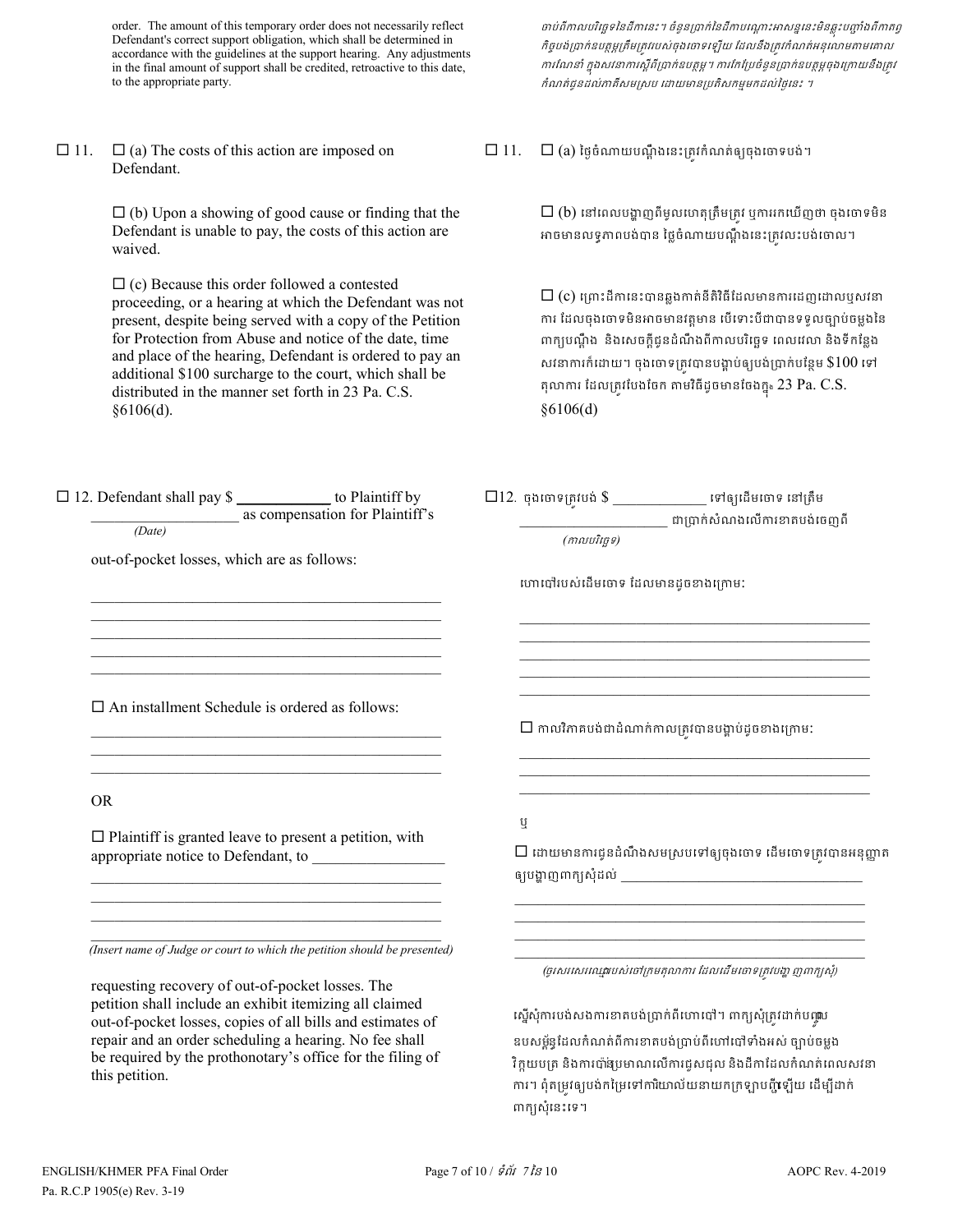| $\Box$ 13. THIS ORDER SUPERSEDES ANY PRIOR |
|--------------------------------------------|
| PROTECTION FROM ABUSE ORDER OBTAINED BY    |
| THE SAME PLAINTIFF AGAINST THE SAME        |
| <b>DEFENDANT</b>                           |

 $\Box$  14. All provisions of this order shall expire

| (Check one): |  |
|--------------|--|
|              |  |

| $\square$ in | on                       |        |
|--------------|--------------------------|--------|
|              | (Days, months, or years) | (Date) |

OR

 $\Box$  in three years on

 $\mathcal{L}_\text{max} = \mathcal{L}_\text{max} = \mathcal{L}_\text{max} = \mathcal{L}_\text{max} = \mathcal{L}_\text{max} = \mathcal{L}_\text{max} = \mathcal{L}_\text{max}$ *(Expiration Date)*

 $\square$  13. ដីកានេះលុបចោលដីកាការពារពីការរំលោភបំពាន ដែលដើមចោទ ដែដលទទួលបាន ្របឆាំងនឹងចុងេចទដែដល។

| $\square$ $14.$ រាល់បញ្ញត្តិនៃដីកានេះត្រវផុតកំណត់ |  |
|---------------------------------------------------|--|
| $(g$ គ្លេសប្រអប់មួយ):                             |  |

ក�ុ ងរយៈេពល\_\_\_\_\_\_\_\_\_\_\_\_\_, េន \_\_\_\_\_\_\_\_\_\_\_\_\_\_\_\_\_

*(*ចំនួនៃថ� ឬែខ ឬឆា� ំ*) (*កលបរិេច�ទ*)* 

ឬ

 $\Box$  ក្នុងរយ:ពេលបីឆ្នាំនៅ

 $\mathcal{L}_\mathcal{L} = \mathcal{L}_\mathcal{L} = \mathcal{L}_\mathcal{L} = \mathcal{L}_\mathcal{L} = \mathcal{L}_\mathcal{L} = \mathcal{L}_\mathcal{L} = \mathcal{L}_\mathcal{L} = \mathcal{L}_\mathcal{L} = \mathcal{L}_\mathcal{L} = \mathcal{L}_\mathcal{L} = \mathcal{L}_\mathcal{L} = \mathcal{L}_\mathcal{L} = \mathcal{L}_\mathcal{L} = \mathcal{L}_\mathcal{L} = \mathcal{L}_\mathcal{L} = \mathcal{L}_\mathcal{L} = \mathcal{L}_\mathcal{L}$ *(*កលបរិេច�ទផុតកំណត់ៃថ�*)*

### **NOTICE TO DEFENDANT**

DEFENDANT IS HEREBY NOTIFIED THAT FAILURE TO OBEY THIS ORDER MAY RESULT IN ARREST AS SET FORTH IN 23 PA.C.S. § 6113 AND THAT VIOLATION OF THE ORDER MAY RESULT IN A CHARGE OF INDIRECT CRIMINAL CONTEMPT AS SET FORTH IN 23 PA.C.S. § 6114. VIOLATION MAY ALSO SUBJECT YOU TO PROSECUTION AND CRIMINAL PENALTIES UNDER THE PENNSYLVANIA CRIMES CODE. A VIOLATION OF THIS ORDER MAY RESULT IN THE REVOCATION OF THE SAFEKEEPING PERMIT, WHICH WILL REQUIRE THE IMMEDIATE RELINQUISHMENT OF YOUR FIREARMS, OTHER WEAPONS, AND AMMUNITION TO THE SHERIFF OR THE APPROPRIATE LAW ENFORCEMENT AGENCY. PLAINTIFF'S CONSENT TO CONTACT BY DEFENDANT SHALL NOT INVALIDATE THIS ORDER, WHICH CAN ONLY BE MODIFIED BY FURTHER ORDER OF COURT. 23 Pa C.S. §6108(g).

THIS ORDER IS ENFORCEABLE IN ALL FIFTY (50) STATES, THE DISTRICT OF COLUMBIA, TRIBAL LANDS, U.S. TERRITORIES, AND THE COMMONWEALTH OF PUERTO RICO UNDER THE VIOLENCE AGAINST WOMEN ACT, 18 U.S.C. §2265. IF YOU TRAVEL OUTSIDE OF THE STATE AND INTENTIONALLY VIOLATE THIS ORDER, YOU MAY BE SUBJECT TO FEDERAL CRIMINAL PROCEEDINGS UNDER THAT ACT. 18 U.S.C. §§2261-2262. IF YOU POSSESS A FIREARM OR ANY AMMUNITION WHILE THIS ORDER IS IN EFFECT, YOU MAY BE CHARGED WITH A FEDERAL CRIMINAL OFFENSE EVEN IF THIS PENNSYLVANIA ORDER DOES NOT EXPRESSLY PROHIBIT YOU FROM POSSESSING FIREARMS OR AMMUNITION UNDER 18 U.S.C. §922(g)(8) OR STATE CRIMINAL OFFENSES AND STATE CRIMINAL PENALTIES UNDER 18 PA.C.S. §6105.

# <u>សេចក្តីជូនដំណឹងចំពោះចុងចោទ</u>

។មេធាវីការពារក្តីត្រូវបានជូនដំណឹងថាការមិនគោរពតាមបញ្ហានេះអាចជាលទ្ធផលនៃការសម្រេចចិត្តដែលត្រូវបានកំណត់នៅឆ្នាំ 23 PA.C.S. § 6113 េហើយការរំលោភបំពានលើបញ្ហាទិញប្រហែលជាអាចបណ្តាលមកពីការគិតគូរពីការគិតផ្តន្ទាទោសដោយចៃដន្យដែលត្រវបានកំណត់នៅឆ្នាំ 23 Pa.C.S.A § 6114 ។

ការល្មើសលើដីកានេះក៏អាចបណ្តាលឲ្យអ្នកទទួលការកាត់ទោស និងទណ្ឌកម្មព្រហ្មទណ្ឌ ក្រោមក្រមព្រហ្មទណ្ឌនៃរដ្ឋ PENNSYLVANIA។ ការល្មើសលើដីកានេះអាំចបណ្តាលឲ្យ មានការលុបចោលលិខិតអនុញ្ញាតរក្សាអាវុធ ដែលឬតម្រវឲ្យលះបង់កាំភ្លើង អាវុធផ្សេងទៀត និងគ្រាប់ទៅឲ្យអាជាមានក្បាប់ការអនុវត្តន៍ច្បាប់សមរម្យ។ការយល់ព្រមពីដើម ថោទឲ្យចុងចោទទាក់ទងមនត្រូវធ្វេឲ្យដកានេះអស់សុពលភាពនោះទេ ដែលអាចផ្លាស់ប្តូរ ឬកេប្រេបាន តេតាមរយៈការដាកាក្យសុសមស្របទោតុលាការ ដេម្បីគោលបំណងនោះ និង តាមរយ:ដីកាបន្ថែមពីតុលាការប៉ុណ្ណោះ។ 23 Pa.C.S. §6108(g)។

ដីកានេះអាចអនុវត្តបាននៅគ្របរដ្ឋទាំងហាសិប ឌីស្ទ្រីកកូឡុមប៊ី ទឹកដីកុលសម្ព័ន្ធ ទឹកដីសហរដ្ឋអាមេរិក និងខុមុនដីលព័រតូរ §2265។ បើអ្នកធ្វើដំណើរក្រៅរដ្ឋ និងមានចេតនាល្មើសដីកានេះ អ្នកអាចទទួលរងនីតិវិធីព្រហ្មទណ្ឌរបស់រដ្ឋសហព័ន្ធ ក្រោមច្បាប់នោះ។ 18 ប.ន. ${\rm c.~}$  §§2261–2262។ បើអ្នកកាន់ កាប់កាំភ្លើង ឬគ្រាប់ ពេលដីកានេះនៅមានប្រសិទ្ធិភាព អ្នកអាចត្រវបានចោទប្រកាន់ពីបទល្មើស ឧក្រិដ្ឋជន នៃរដ្ឋសហព័ន្ធ បើទោះបីជាដីកានេះមិនបានហាមឃាត់ជាក់ច្បាស់ មិនឲ្យអ្នក កាន់កាប់កាំភ្លើង ឬគ្រាប់ក៏ដោយ ក្រោម 18 ប.ន.c. §922(g) (8) ឬផ្តន្ទាទោសបទល្មើសព្រហ្មទណ្ឌនិងផ្តន្ទាទោសព្រហ្មទណ្ឌ ក្រោម 18 PA.C.S. §6105។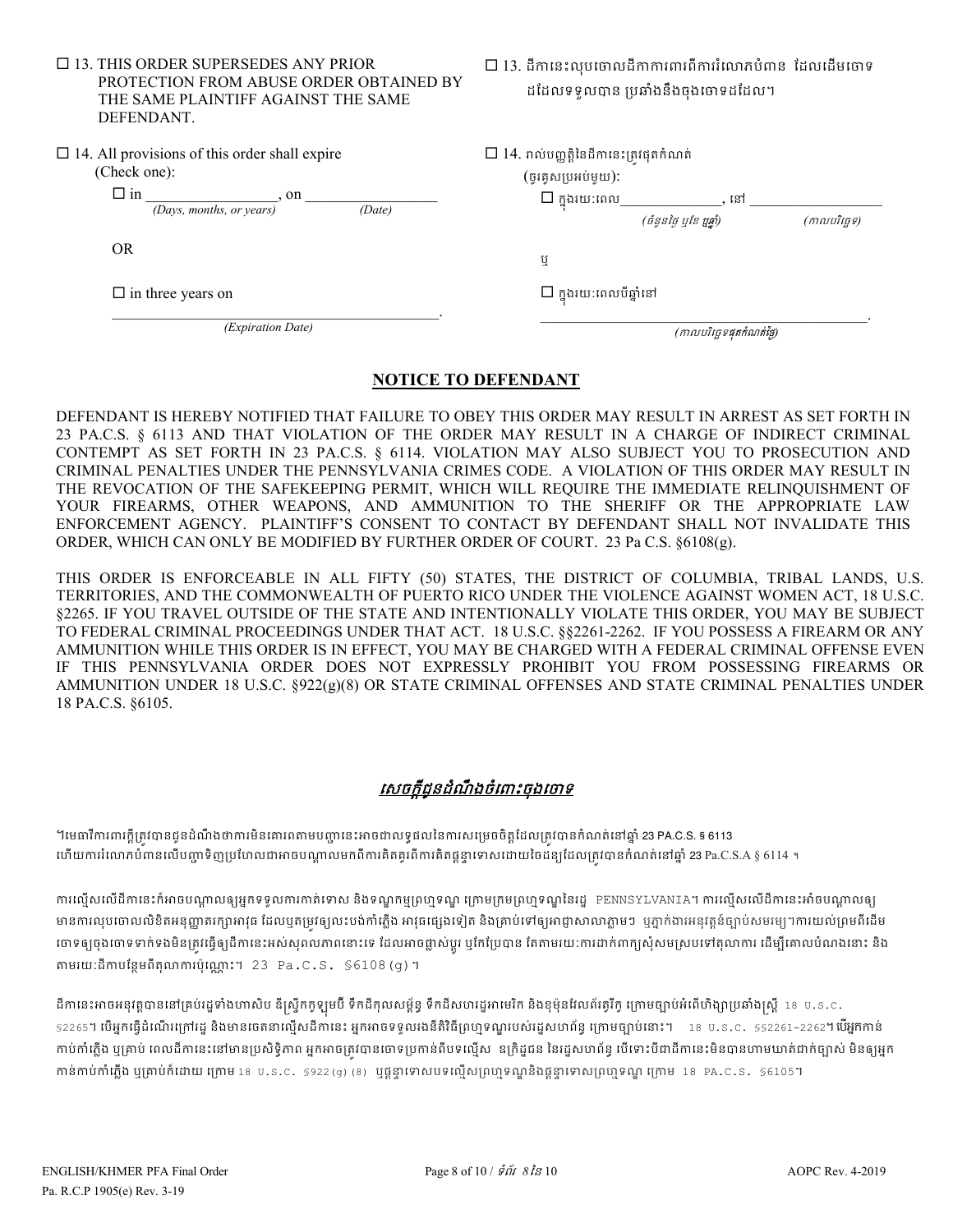### **NOTICE TO SHERIFF, POLICE, AND LAW ENFORCEMENT OFFICIALS**

The police and sheriff who have jurisdiction over Plaintiff's residence OR any location where a violation of this order occurs OR where Defendant may be located, shall enforce this order. The court shall have jurisdiction over any indirect criminal contempt proceeding, either in the county where the violation occurred or where this protective order was entered. An arrest for violation of Paragraphs 1 through 7 of this order may be without warrant, based solely on probable cause, whether or not the violation is committed in the presence of the police or any sheriff. 23 Pa. C.S. § 6113.

Subsequent to an arrest, and without the necessity of a warrant, the police officer or sheriff shall seize all firearms, other weapons, and ammunition in Defendant's possession that were used or threatened to be used during the violation of the protection order or during prior incidents of abuse and any other firearms in Defendant's possession.

The  $\blacksquare$ 

*(Insert the appropriate name or title)*

shall maintain possession of firearms, other weapons, or ammunition until further order of the court.

When Defendant is placed under arrest for violation of the order, Defendant shall be taken to the appropriate authority or authorities before whom Defendant is to be arraigned. A "Complaint for Indirect Criminal Contempt" shall then be completed and signed by the police officer, sheriff, OR Plaintiff. Plaintiff's presence and signature are not required to file the complaint.

If sufficient grounds for violation of this order are alleged, Defendant shall be arraigned, bond set, if appropriate, and both parties given notice of the date of the hearing.

### េសចក�ីជូនដំណឹ ងចំេពះអជា�សល ប៉ូលីស និងម�ន�ីអនុវត�ច្បោប់

ប៉ូលីស ឬអាជ្ញាសាលា ដែលមានដែនសមត្ថកិច្ចលើលំនៅដ្ឋានរបស់ដើមចោទ ឬទីកន្លែងណាក៏ដោយ ដែលមានការល្មើសលើដីកានេះ ឬទីកន្លែងដែល ចុងចោទអាចស្ថិតនៅ ត្រូវអនុវត្តដីកានេះ។ តុលាការត្រូវមានយុត្តាធិការលើនីតិវិធីបណ្តឹងព្រហ្មទណ្ឌលើបទល្មើសមិនគោរពតាមដីកា ក្នុងខោនធីដែលកើតមាន ការល្មើសលើដីកា ឬនៅទឹកន្លែងសម្រេចចេញដីកានេះ។ អាចមានការចាប់ខ្លួនចុងចោទ ក្នុងករណីល្មើសលើដីកានេះ ដោយពុំចាំបាច់មានដីកាចាប់ខ្លួនឡើយ។ បើ ចុងចោទរំលោភបំពានកថាខណ្ឌ 1 *แง 7 ផ្អែកលើមូល*ហេតុគួរជឿ បើទោះបីជាការរំលោភបំពាននោះមិនបានប្រព្រឹត្ត ពេលប៉ូលីស បុអាជ្ញាសាលាមានវត្តមាន បុ អវត�មាន ក៏េដយ។ *23 Pa. C.S. §6113*។

បន្ទាប់ពីការចាប់ខ្លួន ហើយដោយពុំចាំបាច់មានដីកាឡើយ មន្ត្រីអនុវត្តច្បាប់ ឬអាជ្ញាសាលាត្រូវរឹបអូសយកកាំភ្លើង អាវុធផ្សេងទៀត និងគ្រាប់ ដែលចុង រចាទកាន់កាប់ ដែលបានប្រើ ឬគំរាមប្រើ ក្នុងអំឡុងពេលរំលោភបំពានដីការក្សាការពារនេះ ឬក្នុងអំឡុងពេលកើតហេតុការណ៍រំលោភបំពានពីមុន ព្រមទាំងកាំភ្លើង ដៃទេទៀត ែដលចុងេចទកន់កប់។

*\_\_\_\_\_\_\_\_\_\_\_\_\_\_\_\_\_\_\_\_\_\_\_\_\_\_\_\_\_\_\_\_\_\_\_\_\_\_\_\_\_\_\_\_\_\_\_\_\_\_\_\_\_\_\_\_\_\_\_\_\_\_\_\_\_\_\_\_\_\_\_\_\_\_\_\_\_\_\_\_\_\_\_\_\_\_* 

*(*ចូរសរេសរេឈ� ះ ឬមុខតំែណងែដលសម�សប*)* 

គ្រាវរក្សាកាំភ្លើង អាវុធផ្សេងទៀត ឬគ្រាប់ រហូតទាល់តែមានដីកាបន្ថែមពីតុលាការ។

នៅពេលចុងចោទត្រូវបានចាប់ខ្លួន ដោយសារល្មើសលើដីកានេះ។ ចុងចោទត្រូវនាំទៅអាជ្ញាធរសមស្រប ដែលត្រូវចោទប្រកាន់ចុងចោទនៅចំពោះមុខ។ "ពាក្យ បណ្តឹងពីការមិនគោរពតាមដោយប្រយោល" ត្រវបំពេញ និងចុះហត្ថលេខាដោយមន្ត្រីប៉ូលីសអាជ្ញាសាលា ឬដើមចោទ។ វត្តមាន និងហត្ថលេខារបស់ដើមចោទ មិនចាំបាច់ ដើម្បីដាក់ពាក្យបណ្តឹងនេះទេ។

េបមានមូលដ្ឋានគ្រប់គ្រាន់ដើម្បីចោទប្រកាន់ពីបទល្មើសនឹងដីកានេះ ចុងចោទត្រវចោទប្រកាន់ កំណត់ប្រាក់ធានា ប្រសិនបើវាសមស្រប ហើយត្រវជ្ជន ដំណឹងភាគីទាំងពីរពីកាលបរិច្ឆេទសវនាការ។

 $\_$  , and the contribution of the contribution of  $\mathcal{L}_\mathcal{A}$  , and the contribution of  $\mathcal{L}_\mathcal{A}$ 

**BY THE COURT** / เ*ส*าเหลุលาศาร

 $\mathcal{L}_\mathcal{L} = \mathcal{L}_\mathcal{L} = \mathcal{L}_\mathcal{L} = \mathcal{L}_\mathcal{L} = \mathcal{L}_\mathcal{L} = \mathcal{L}_\mathcal{L} = \mathcal{L}_\mathcal{L} = \mathcal{L}_\mathcal{L} = \mathcal{L}_\mathcal{L} = \mathcal{L}_\mathcal{L} = \mathcal{L}_\mathcal{L} = \mathcal{L}_\mathcal{L} = \mathcal{L}_\mathcal{L} = \mathcal{L}_\mathcal{L} = \mathcal{L}_\mathcal{L} = \mathcal{L}_\mathcal{L} = \mathcal{L}_\mathcal{L}$ 

 $Judge /$   $I$ ចៅក្រម  $Date /$  កាលបរិច្ឆេទ

 $\overline{\phantom{a}}$  ,  $\overline{\phantom{a}}$  ,  $\overline{\phantom{a}}$  ,  $\overline{\phantom{a}}$  ,  $\overline{\phantom{a}}$  ,  $\overline{\phantom{a}}$  ,  $\overline{\phantom{a}}$  ,  $\overline{\phantom{a}}$  ,  $\overline{\phantom{a}}$  ,  $\overline{\phantom{a}}$  ,  $\overline{\phantom{a}}$  ,  $\overline{\phantom{a}}$  ,  $\overline{\phantom{a}}$  ,  $\overline{\phantom{a}}$  ,  $\overline{\phantom{a}}$  ,  $\overline{\phantom{a}}$ 

This order was entered pursuant to the consent of Plaintiff and Defendant: បទប��េនះ្រត�វបានសេ្រមចតមករយល់្រពមរបស់េដមេចទ និងចុងេចទ*:* 

Plaintiff's signature *(ហត្ថលេខាដើមចោទ)* 

Defendant's signature *(*ហត�េលខចុងេចទ *)*